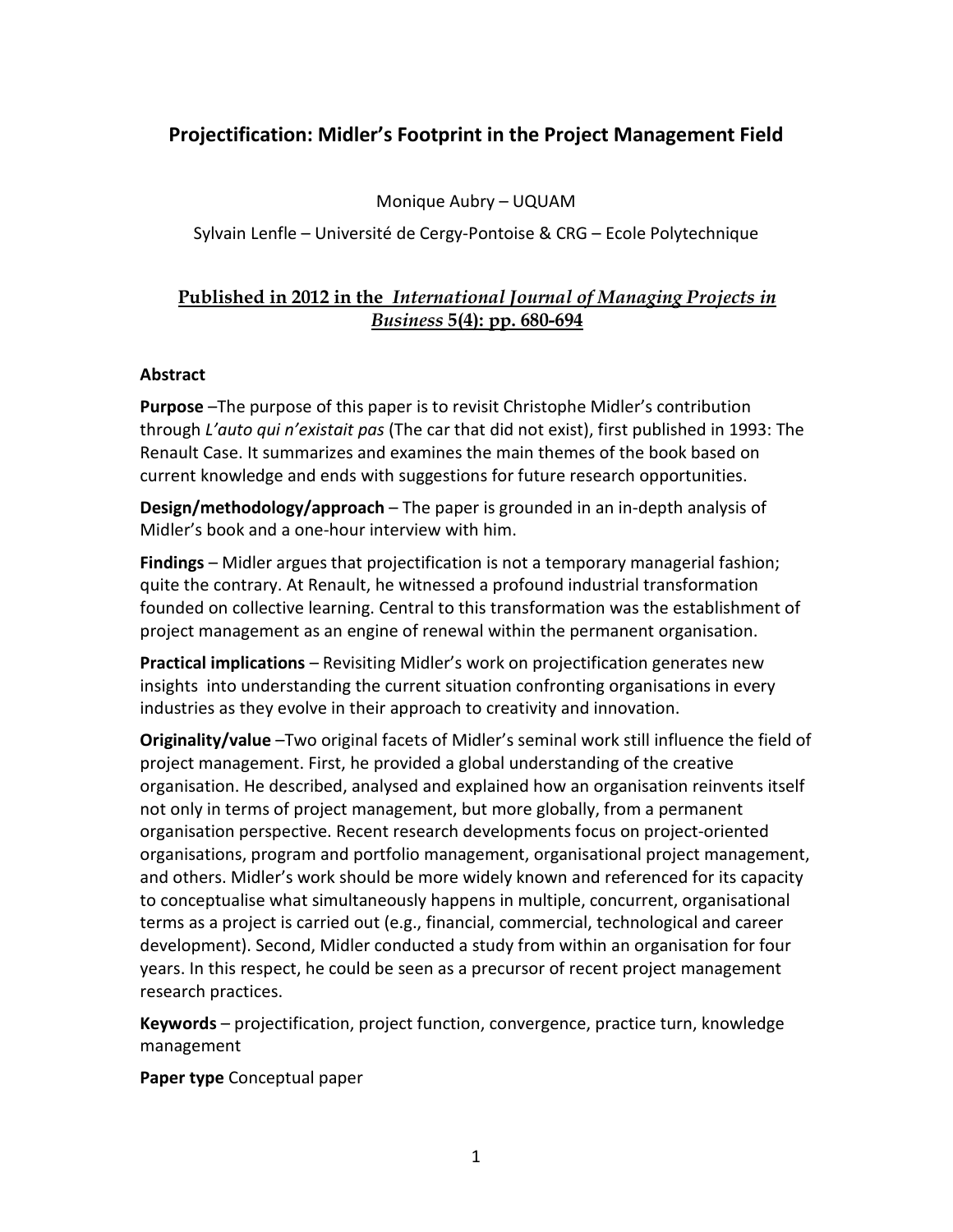#### **Introduction**

Project management classics provide a solid foundation for current trends and inspiration for reinventing the future. The seminal work by Christophe Midler on *projectification* fits within this category (Midler, 1993, 1995). This paper proposes an exploration of the book *L'auto qui n'existait pas* (The car that did not exist) (Midler, 1993, 2004). It focuses on some of the book's major concepts, which remain almost a well-kept secret within the international project management research community, primarily because it was published in French and never translated into English. Although a condensed version was published two years later (Midler, 1995), it did not cover all of the insights presented in the book. Midler's work had a significant influence on the French-speaking and, more broadly, the European community (specifically regarding innovation). Nearly 20 years after its publication, his work is still pertinent, and Midler's classic contribution deserves wider recognition.

The term "classic" in this context has two meanings: first as a work (and its author) of enduring excellence and an authoritative source and secondly, as a typical or perfect example (Merriam-Webster, 2007). In this paper, Midler will be studied at from these two perspectives. Midler is an authoritative source in the sense that his seminal work influenced modern project management, but also holds the potential for future inspiration and is therefore a good starting point for future research.

As the title of the book suggests, its subject concerns the development of a car. At the beginning of the book, the car did not exist apart from a few relics of previously unsuccessful attempts. Slowly, step by step, the reader watches the Twingo car take shape. The book tells the story of its creation from the standpoint of a researcher directly involved in the project team, observing the overall organisation from multiple perspectives.

However, *L'auto qui n'existait pas* also addresses the critical competitive challenges facing all organisations in the Western economy at that time (Hayes *et al.*, 1988, Womack *et al.*, 1990). The period in question coincided with the arrival of weighty new players on the global economic stage, such as Japan. Production moved from massmarketing to more flexible, customer-oriented products. Competitive games changed dramatically, with an emphasis on fast delivery, high standards of quality and reasonable prices. Commercial strategies moved away from the "one size fits all" mentality to target niche positions instead. Innovation came into play a central role in these changes at the global economic level. This shift to innovation-based competition placed a great deal of emphasis on design performance and, therefore, on project management. Organizations confronted an unprecedented need to deliver a growing number of projects quickly. The automotive industry provides an excellent example to learn from, and that can be generalised to other industrial sectors.

Projectification is more than a formalisation of project management. It refers to a major organisational transformation that organisations still struggle with at the project and organisational levels. The body of knowledge on project management is now extensively documented through formalised associations (e.g., Office of Government Commerce,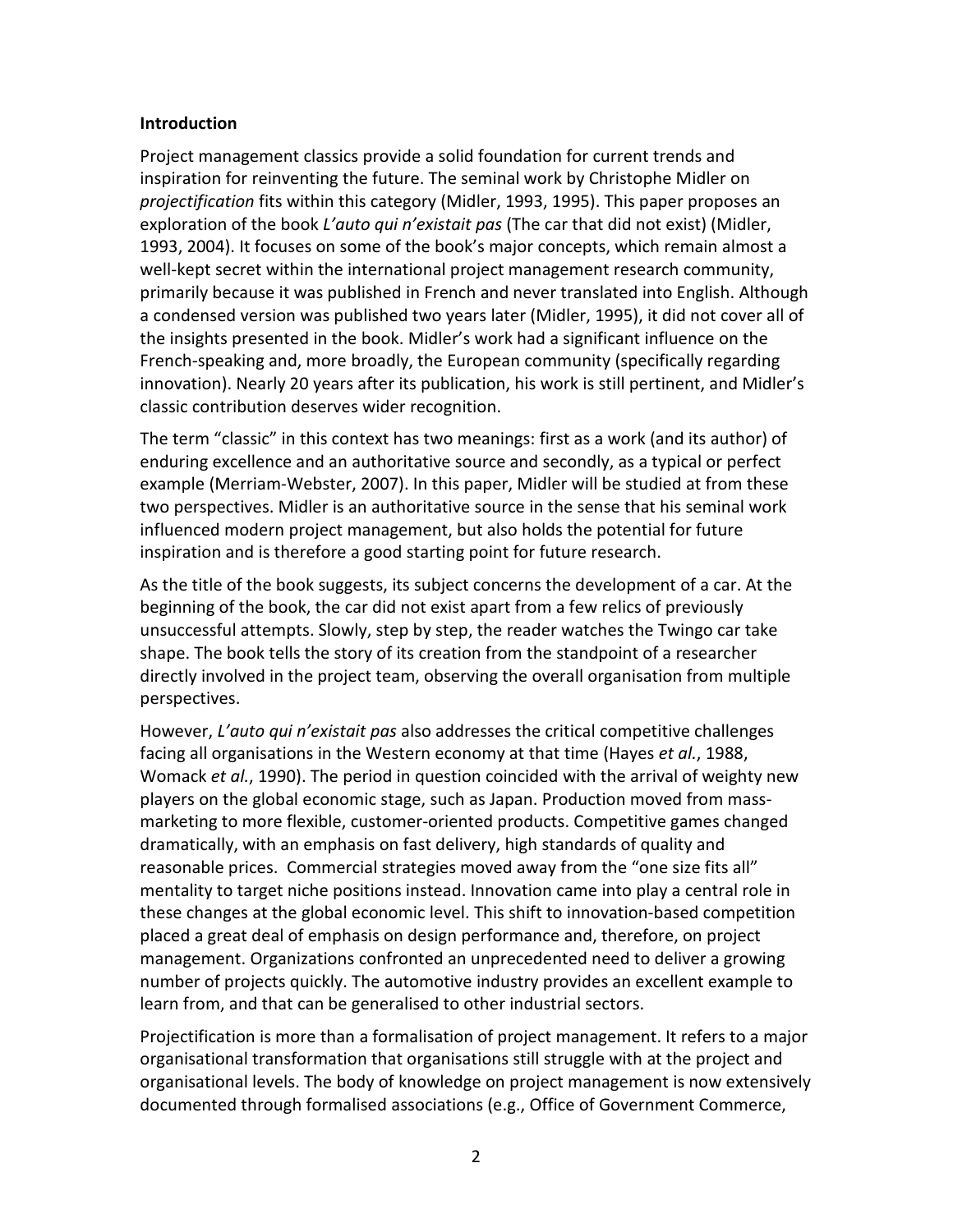2005; Project Management Institute, 2008), with increasing dissemination among organisations in many countries and industries (Bredillet et al., 2010). But at the same time, several questions persist concerning the critical role that projects play in enabling business strategy (Artto et al., 2008; Morris and Geraldi, 2011), project structuring (Hobday, 2000), project teams as innovative, dynamic and pluralist entities facing uncertainty (Aubry et al., 2011; Hällgren and Wilson, 2011), and the project management profession (Huemann, 2010).

While Midler may not have answered all of these questions in *L'auto qui n'existait*, his account is highly inspirational and contains relevant insights that could enrich current debates within the project management research community.

# **Midler: from robotic automation to projectification**

Christophe Midler's initial interest in research centred on industrial production, particularly on new forms of organization involving robotic automation. His first partnership with Renault in the early eighties related to precisely this field. At the time, Renault was well known as a French car maker, and, more particularly for the small car R-5, the most popular compact car in Europe (Midler, 1988, 1989, 1991).

Very early in his research career, Midler worked in two fields: technical innovation with robotic automation, and social innovation with the organisation of work in semiautonomous teams on automotive assembly lines. His approach to research was typical of his formal training in engineering.

Considering the research focus in *L'auto qui n'existait pas*, something about Midler's research interests clearly changed. How did he make the transition from production to project? His doctoral thesis (Midler, 1980) provided the impetus. Indeed, Midler observed that workshop performance measurement took account of and measured *pure* productivity alone. Quality, absenteeism, etc. were never considered. Moreover, discussions of the organisation of work within semi-autonomous teams were viewed as a social occurrence, not as *real* work. Midler showed in his thesis that, not only should *unknown factors* be considered as part of *real* work, but that new, more flexible forms of organisations were more effective in coping with the *vagaries* of a project. Overall, these new forms of organisation were producing better engineering, but also scored higher marks for quality and absenteeism rates. Moreover, his research on plant productivity led him to realize that many problems derived from product design and processes, not from manufacturing *per se*. This was the starting point for his work on project management.

Midler's research was the outcome of two key factors: opportunity and the profound curiosity of a researcher. Opportunity came his way with a project manager's telephone call in 1989 and Midler's decision to accept an offer to participate freely in the project team. He was given full access to all information and was able to attend all committee meetings except executive board meetings.

Embarking on this research project led to one of the richest case studies on the project management process ever, while transforming an entire organisation. Throughout the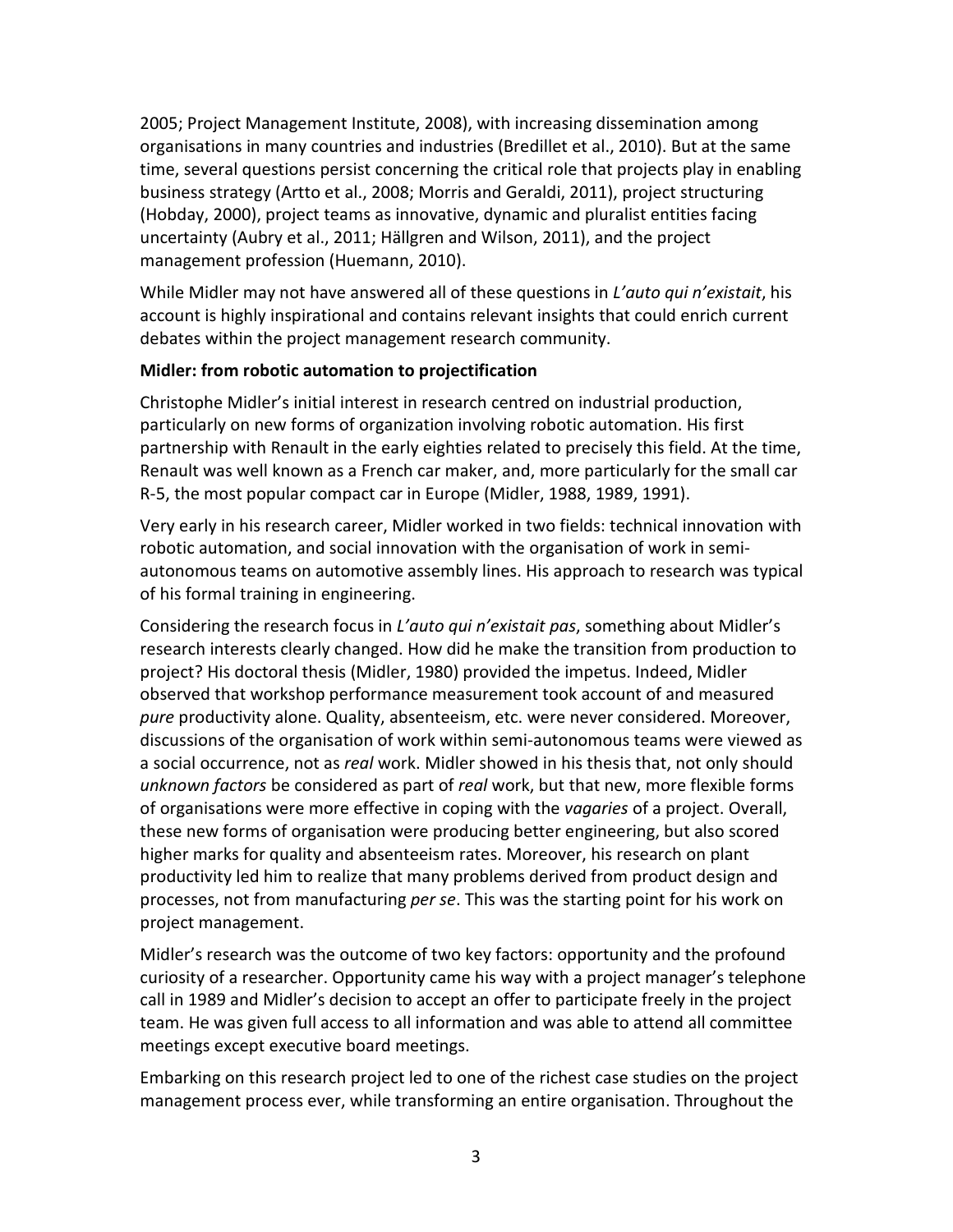research project, the end results remained unknown. The project management confronted the same uncertainty as the product itself. To draw a parallel with the book's title, it would be no mistake to say "the research project that did not exist."

The research project lasted four years, from 1989 to 1993. The Twingo car made its debut in October 1992 at the "Mondial de l'Automobile" in Paris, a major European car show, and was put on the market in April 1993. The book *L'auto qui n'existait pas* was first published at the same time, and benefited greatly from the car's tremendous commercial success (some people called it *Twingomania*), with its exceptionally long run of almost 14 years (twice that of a "standard" model).

### **Figure 1: the Twingo**



### **The research and the book**

It is impossible to fully do justice to this book here. This paper summarizes key points, but omits items that could possibly be of great importance in certain contexts.

The book is divided into three parts. The first part tells the story of the project; in other words, it describes the case study. It positions the project as it takes place, from multiple and concurrent perspectives: project profitability, market positioning, commercial considerations, engineering, quality and team dynamics. The case study is presented according to a timeline and follows the project life cycle: difficult project start-up, project identity, stabilisation, execution and commercial delivery. Throughout these phases, the book discusses the diverse viewpoints and strong debates that surrounded the four-year project. Another important discussion centres on social aspects of the organization's internal existence, as well as external factors, such as working conditions in France at the time.

The second part looks at the theories arising from the case study. It focuses on the project as an actor and its influential role. Inspired by Schumpeter's definition of innovation, Midler highlights the *combination* of multiple creative sources of input as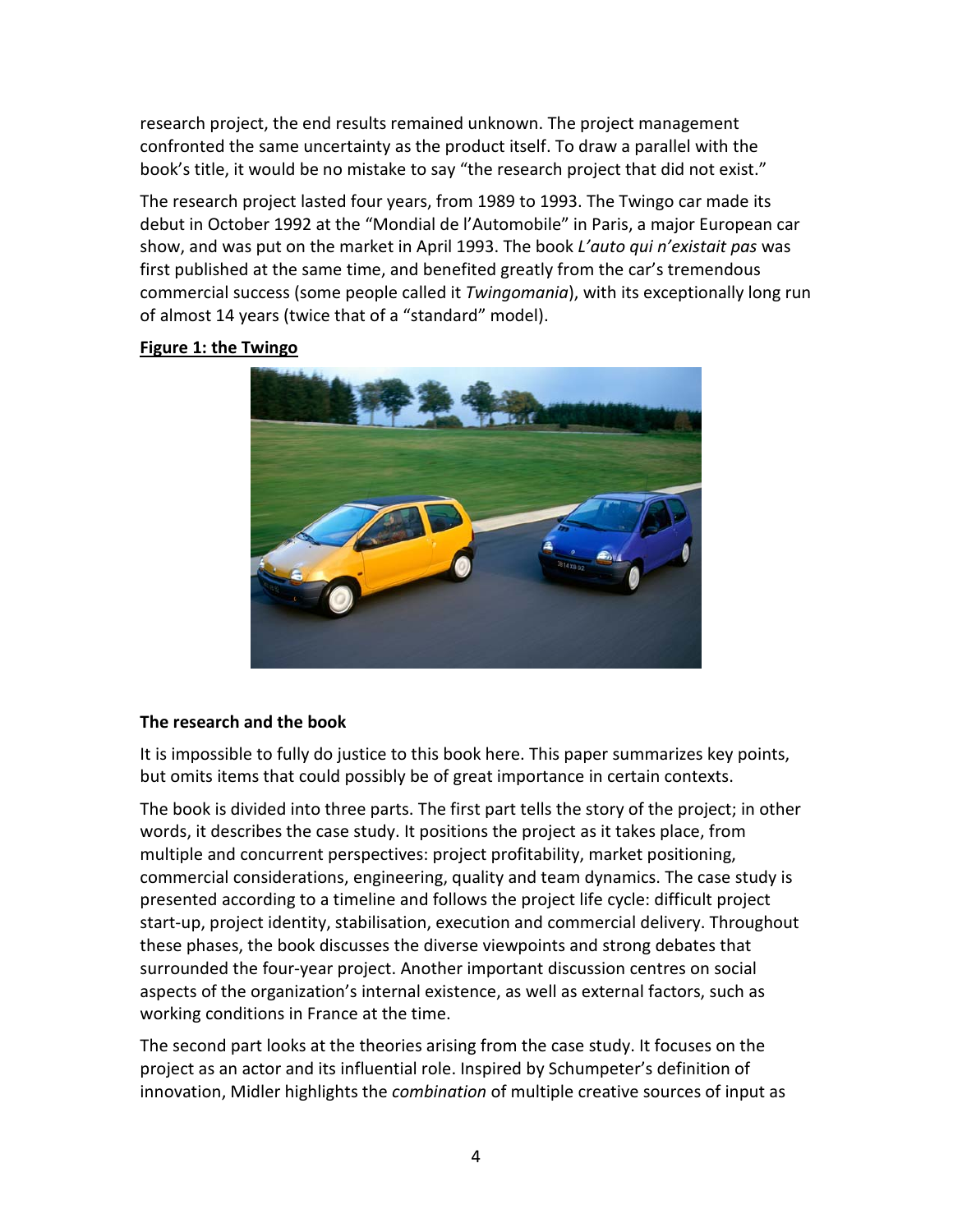key element for creativity and innovation. Innovation is seen not only (and not predominantly) as a technical object, but also the result of combinations. Some sources of innovation are internal to the team. These emerge as contributions from various experts (e.g., marketing, design, engineering and production). Each team member contributes a particular expertise, values and preferences. External sources of diversity can also be traced back to suppliers and customers. However, all of these sources do not necessarily converge in the same direction, quite the contrary. A project like this one shows how debate and compromise ultimately rallied engineers, product managers and executive board members in the same direction. Once the project was over, it seemed almost a miracle that this new car had emerged from such a multitude of partial and varied contributions. Negotiation, influence and debate are all inherent and essential parts of the project. Midler used the phrase "art of influence" to characterize the project manager's mission.

Midler came to focus on the concept of concurrent engineering, which would become central to his theories. Concurrent engineering refers to the need to overlap the stages of a project in order to constantly encourage an exploration of new combinations, and to discuss and recombine them in the search for an optimal solution. Following this approach, communication becomes crucially important and is managed in a complex environment. Lines of communication cross the usual boundaries between the set functions of a project team and the product function. Communication also involves the production team throughout the project's life cycle from its very first stages. Midler therefore demonstrates that concurrent engineering demands a complete redefinition of the design process: a strong project manager coordinates a project team, and the different participants contribute the project's lifecycle (e.g., plants are involved very early in the process to anticipate production problems).

Today, even more than in 1993, the capacity of a firm to deliver new products at a fast pace drives international competition. Midler, following Womack, Jones and Roos (1990) and Clark & Fujimoto (1991), situated the change in completion rules in the eighties with Japan's new-found clout in the car industry. The speed at which Japanese car makers were producing new models drove other manufacturers to speed up the pace of their own innovation. Project management therefore became a means of delivering new products faster, relying in particular on the concurrent engineering approach. In this respect, the convergence of multiple contributors toward a common decision becomes significant when considered on a timeline. Opportunities for new combinations dwindle as time goes by and as more and more information on the project becomes available. If a problem is detected later in the process, the cost of making changes will be high. In the early stages of the project, the ideal approach is to leave decisions to a later stage in the process to allow room for change as new information becomes available. But, as the project advances, decisions must be made quickly. New information has limited impact on the cost of changes.

The third part addressed new perspectives and difficulties associated with the integrated conception phase of an innovation. The major message from Midler in this book is that creativity is essentially a collective competency. But accomplishing this feat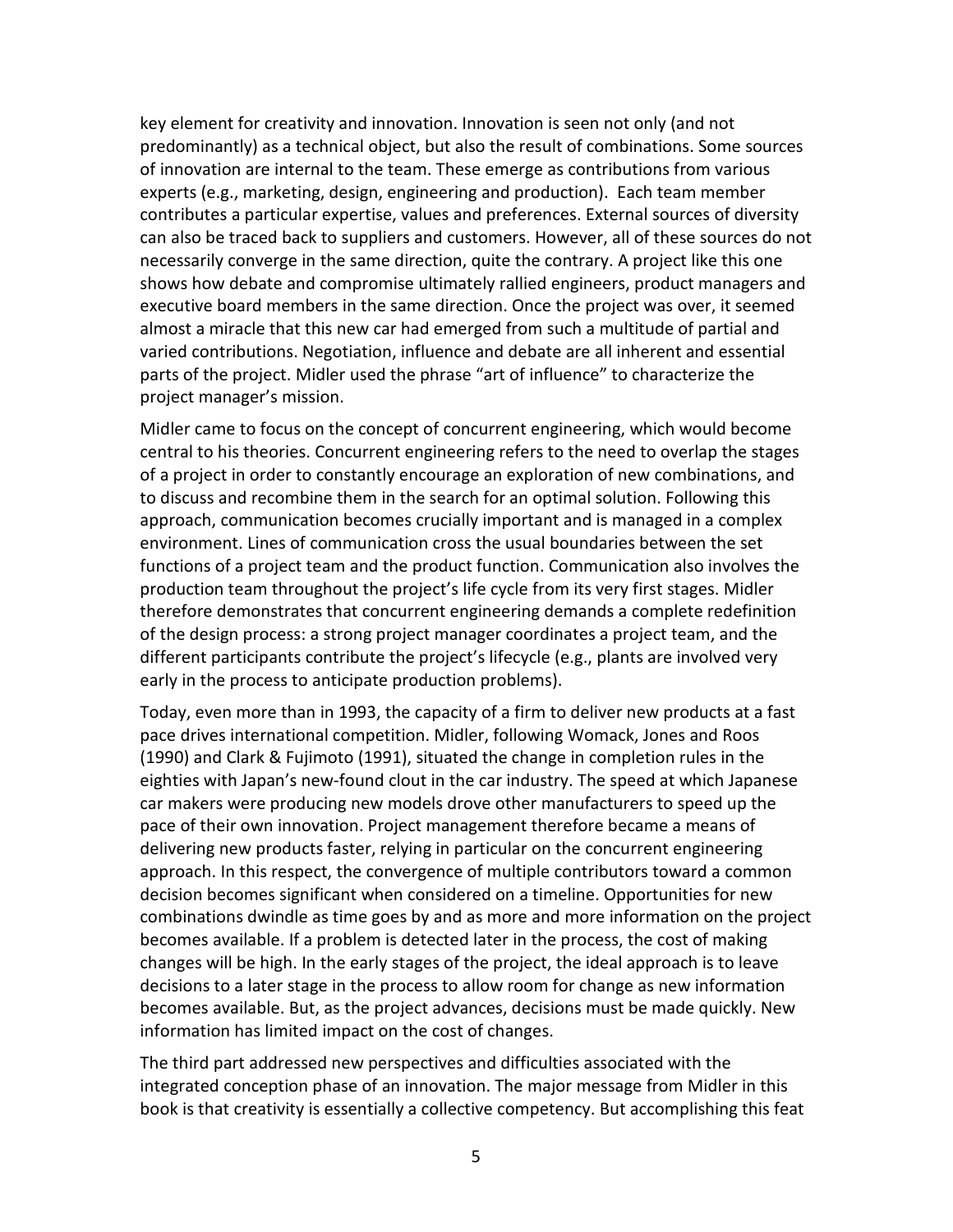is not self-evident. As Midler said, the organisational change in project logic at Renault resulted from a revolution in managerial logic. All changes gravitated toward concurrent engineering and the new specific challenges it entailed.

First challenge we would mention is the organisation of professions (or functions) where several factors have to be taken into account, such as the division of work and dedication to projects, performance evaluation within the functions, etc. The concurrent engineering approach also changes individual competencies and autonomy. Participating in a project team requires participating in in debates, reaching compromises and making decisions. The major difficulties concern the absence or silence of internal professions or, ideological conflicts, in other words, the difficulty in reaching a mutual understanding and a common decision.

Second challenge is the adoption of a co-construction approach to procurement solutions. On the one hand, this involves a transformation in the relationship with suppliers from subcontracting to co-contracting. Subcontractors should become part of the project team from the very start and continuously contribute to the project. Under this approach, suppliers could be considered as partners and members of the project's stakeholder network. On the other hand, this transformation created a revolution in the internal purchasing function, which had to redefine its role with regard to projects.

Adopting concurrent engineering principles for projects leads to profound transformations in the organisation. The word *revolution* aptly suits this breakthrough organisational transformation at Renault. Midler identified four major phases in the history of project management at Renault. He pointed out the learning mechanisms involved from one phase to the next so that lessons learned at one stage could be integrated into the next for optimal results.

Concluding this part, Midler challenges two major elements that limit our understanding of organisational change: the fashion effect and the resistance to change paradigm. First, Midler identified the illusions inherent in "prêt à gérer" (ready to manage, referring to the expression "prêt-à-porter", ready to wear). Context specificity is key to the projectification of any firm. Even if a satisfactory organisational solution were possible (which is not the case), it cannot be implemented as is with the expectation of short-term outcomes. This is a breakthrough organisational transformation that should be understood, experimented with and modelled for a unique context. Each step should be considered a learning mechanism helpful in designing the next goal to reach.

Secondly, instead of resistance to change, which by definition suggests a lack of competency on the part of the worker, Midler turned his attention to the collective organisational learning concept. He suggested conditions for success on the road to more creative organisations: the active role of corporate executives, experimentation as a basic element of collective learning, and capitalization on local knowledge.

In the book's conclusion, Midler (1993) returns to the very first objective of this research: "A transformation corresponding to a new mode of rationalization of the company, directed to a purpose of increase of the performances of collective creation"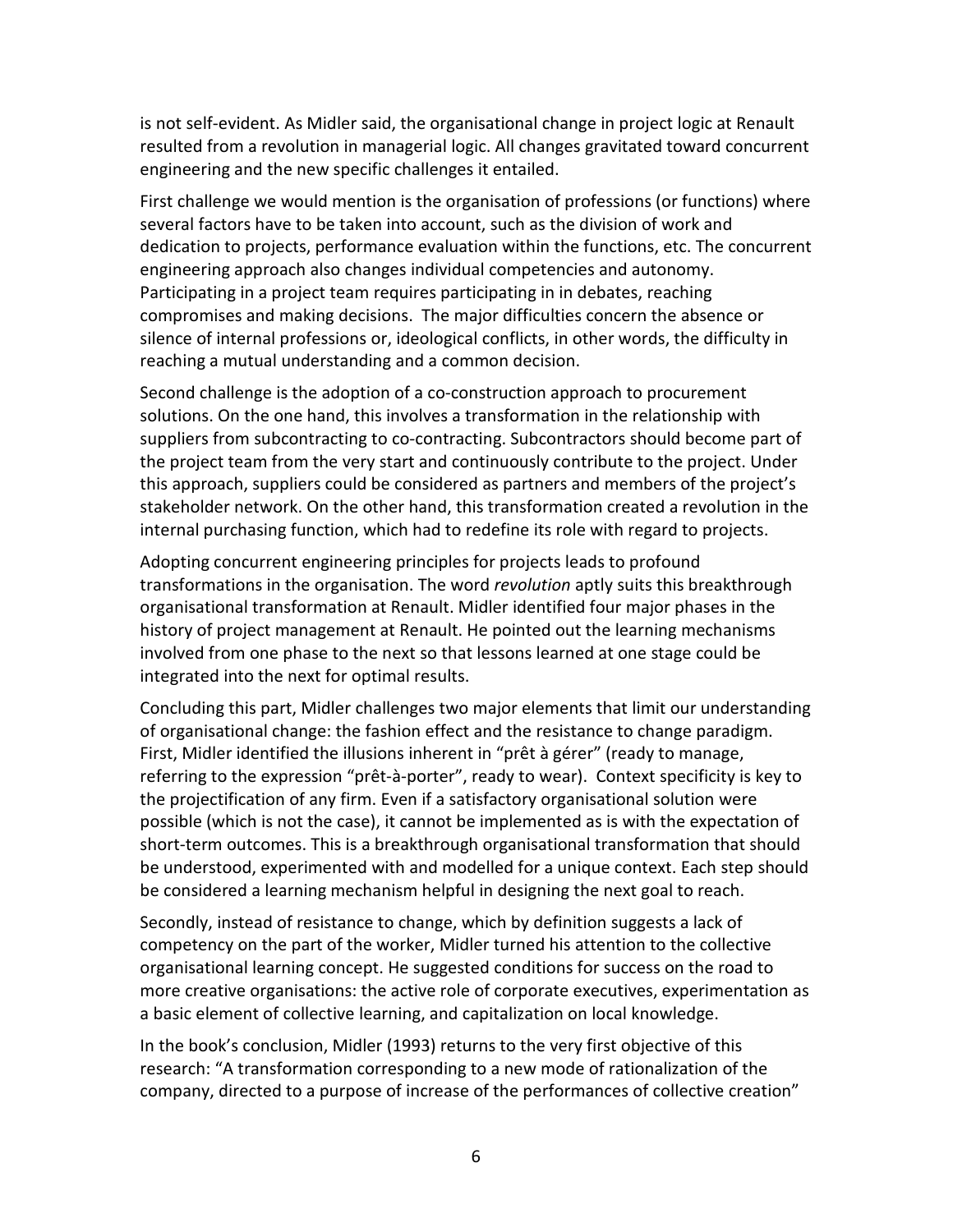(p. 195). This quest for greater creativity, as observed at Renault, could be generalized to all other industries. Traditional approaches are not helpful in the current economic situation. Midler calls for a renewal of the development process, recognizing the diversity of situations facing creative organizations, the need for a contingency plan to adapt to these specific situations at multiple levels, and, lastly, their particular dynamics. At the end of the book, the car was there, and the research outcomes were there as well. This research provided an in-depth understanding of projectification of a firm and exemplified the close relationship between practitioners and researchers.

Sets in the nineties, the same story could have happened in today's reality. Although some of the concepts seem firmly integrated into today's industries (e.g., concurrent engineering), many of Midler's theorization components remain highly relevant to organizations dealing with projects. In the following sections, we focus on six themes from *L'auto qui n'existait pas* that, in our opinion, could serve as inspiration to organizations facing today's challenges.

# **Midler and current organisational challenges**

# An early project-as-practice precursor: the strength of longitudinal field research

Midler's four-year research journey at Renault was grounded in an opportunity: a phone call from the project manager to monitor a new car project and act as "an informed observer, a scrupulous commentator" (Midler, 1993, p. IX). In doing so, Midler gained ready access to participate in any meeting or event with the exception of the biannual meeting when top executives received a report on project status. Indeed, the data came from three sources: 1) direct participation in the project team from 1989 to 1994; 2) documentary analysis, including some pre-project documents; and 3) interviews with the executives conducted during the first half of 1992. These sources provide an invaluable empirical material that illustrates the strength of longitudinal field-research (Berry, 1995; Adler & al., 2004)

Until the nineties, research in the project management field mainly focused on optimization and the search for project success factors (Söderlund, 2010). Overall, the epistemological approach was heavily based on a positivist paradigm that remained dominant until the turn of the millennium (Maylor, 2006). Midler, when he first worked in an industrial plant in the early eighties, realised the void between what he directly observed and the existing theories and bodies of knowledge in project management. He seized the opportunity offered at Renault to shed light on what really was happening and on what, until then, had remained hidden aspects of industrial project management.

Midler changed the global approach to research with his organisational insider position and direct observation of events. In this respect, he can be considered a precursor in the field of project management by adopting a "project management as practice" approach (Blomquist et al., 2010), despite his absence from recent debate on this theme. The social science focus of current practice emphasizes 1) micro-level activities; 2) their links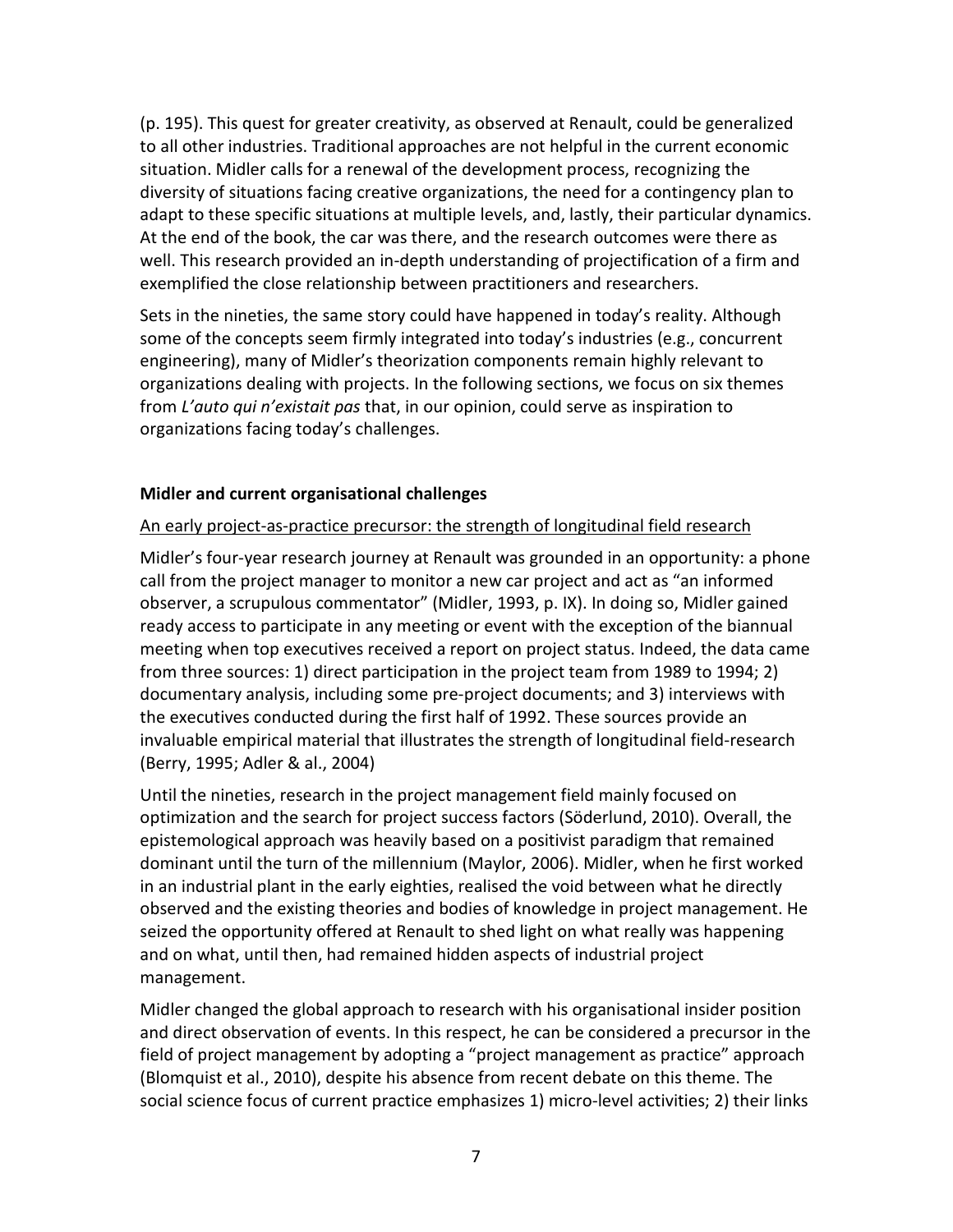with the social world, being enabled or constrained by the prevailing practices in the organisation; and 3) their links with the structure and agency (Golsorkhi *et al.*, 2010). These three elements are evident in Midler's work. First, day-to-day project activities were observed, documented and interpreted in order to make sense of and gain a global understanding. Activities at all hierarchical levels of the project (with the exception of the executive board) and relevant events in all of the functional units were included, providing a wide range of input for challenging the perceptions of other informants. Secondly, events and activities all occurred in a social context described in detail, placed in its historical perspective and given strong consideration in the analysis. The financial objective in terms of return on investment probably constitutes the major constraint at the project conception stage. This constraint concerns competition. To meet financial objectives, every field of expertise was necessary, whether commercial or technical, internal or external to the organisation. Thirdly, this was possible because of communication principles that facilitate the flow of information within the project, between the project and the functions, and between different functions.

Not surprisingly, Midler very naturally concurred with the Scandinavian school of thought that seems a project as a temporary organisation in the beginning, (Lundin and Söderholm, 1995) and project management as a practice approach (Blomquist *et al.*, 2010). He published in *Scandinavian Journal of Management* (Midler, 1995), and, jointly with Rolf Lundin, created *International Research on Organizing by Projects* (IRNOP) in 1994.

The Renault site where this research took place had an influence on the results. The company's open-minded approach to research is a tradition evident in its long-term partnerships with researchers.

This emphasis on longitudinal, field-based research unquestionably illustrates one specific aspect of Midler's approach to research (and more generally the approach of the Management Research Centre of the École Polytechnique; see Berry, 1995). It gave him access to real-time data and provided him with the opportunity to directly monitor the ongoing project process, thereby avoiding the risks of post-project rationalization. In this respect, Midler's research complements other important work on the auto industry, in particular Clark & Fujimoto, 1991. It provides readers with an exhaustive case study of the project and the transformation of its parent company, whereas Clark & Fujimoto focus on international project performance comparisons. Indeed, whereas Clark & Fujimoto explain the relative performance of projects in different companies, Midler's work provides a comprehensive description of the project's unfolding and its micro-level impact on the firm's organization. In this respect, he demonstrates 1) the hands-on (heavyweight) aspects of project management and 2) the role of project as "engine of renewal" (Bowen & al., 1994).

#### Decision making when faced with uncertainty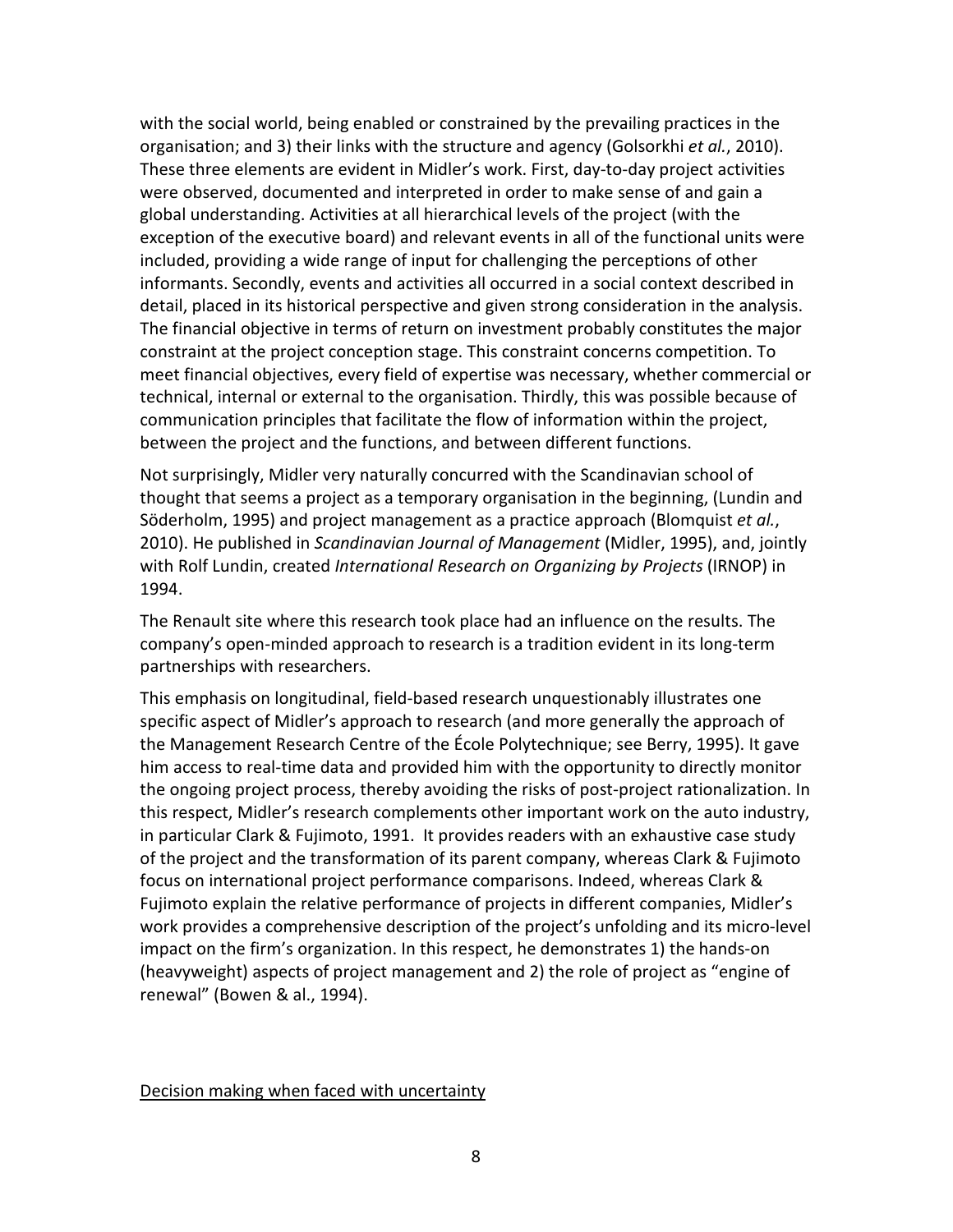One of the most influential contributions by Midler is undoubtedly his formalisation of the relationship between the degree of manoeuvrability within a project on the one hand, and the level of knowledge gained over time on the other. The relationship between project knowledge acquisition, uncertainty and the cost of change has been acknowledged for quite a long time. But Midler took it a step further by showing the temporal progression of the project while the organisation moves closer to irreversible decision making, as information flows in and as the project gradually develops. "Project management has to control these coupled processes from the upstream initiation phase, where virtually anything is possible but where nothing is actually known for sure, to the downstream phase when everything is known but virtually no free choices remain" (Midler, 1995, p. 369).

Project convergence is the heart of this analysis. Midler suggested two sequential phases, from slow convergence in the early phase subject to a high level of uncertainty, and rapid convergence in the control phase where the project is "locked" and prompt decision-making is essential.

#### **Figure 2: Project convergence (from Midler, 1993)**



#### Projectification: The organizational impact of project management

*Management revolution* is the term that Midler suggested to describe the transformation at Renault from individual functional or departmental logic to collective project management logic. This occurred in four phases over a period of over 30 years (1960s–1993):

- 1. Functional organisation and informal project coordination in the 1960s (or Project *Bricolage*)
- 2. Centralised project coordination from 1970 to 1988
- 3. Empowerment and autonomy of the project management structure in 1989
- 4. Transforming the permanent processes of the firm from 1989 and on.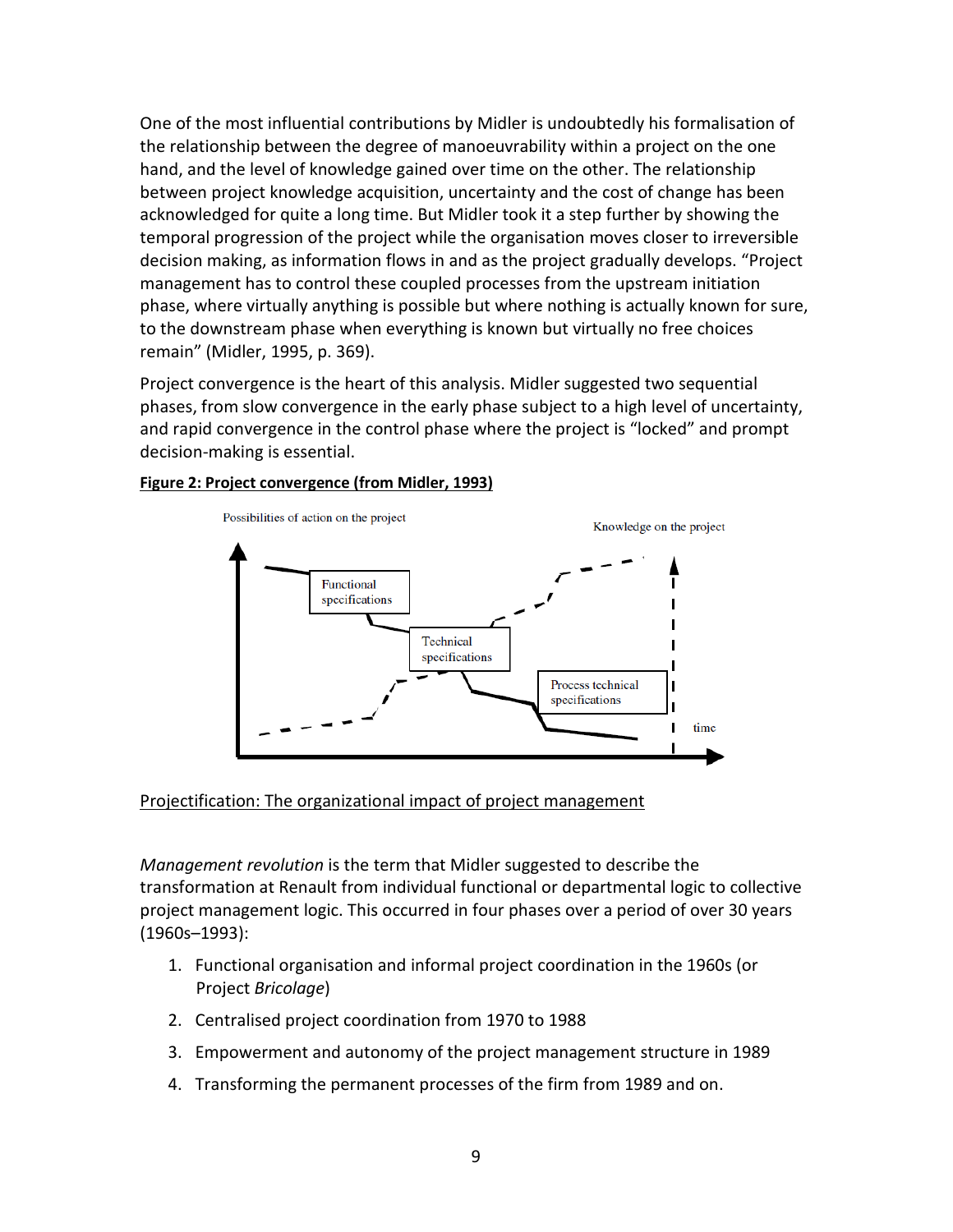The first three phases can be described using the structural models suggested by Hayes, Wheelwright and Clark (1988), where project structure moves first from within a functional unit to a project coordinator, and then to strong project direction. Midler emphasized in the Renault case study that projectification is not only a structural problem, but a major and profound transformation. This appears more clearly in the fourth phase, where the whole organisation, traditionally seen as very stable and permanent, has now shifted in order to make projects and functions complement one another. This is an original contribution from Midler to the understanding of organisational evolution.

This idea of major organisational changes (e.g., revolution) has been more recently referred to in the rethinking project management movement (Maylor *et al.*, 2006). As anticipated by Midler, project management has evolved from technical matters, tools and methods for individual projects toward more strategic aspects of the organisation (Morris and Jamieson, 2004). Project-based or project-oriented organisations, program and portfolio management, and organisational project management are fields of intense research.

# Diversity and debates

Midler emphasised the role of collaboration among multiple project contributors. He observed that diversity in the project team stimulated the creativity needed to invent new components, or, more likely, to search for solutions to solve a problem or a challenge. A very organic approach was taken over the course of the project by bringing in new team members when new competencies were required. Midler pointed out two major issues:

1. *The project approach adopted in the very first stage of the project*. Midler observed that projects take shape in the very first phase. The project emerges (Williams, 2005). A diversity of expertise brought to bear in the early stages of a project contributes to overcoming major technological and financial challenges; otherwise the project would stop. For example, contractors actively participated in the innovative effort to find new ways of doing things and to meet financial constraints. It took almost two years before obtaining final authorisation for production: about mid-way through the entire project.

Midler is very critical of the current standards in project management, where the reality of a project is considered only in the execution phase (Project Management Institute, 2008). Excluding the design phase purportedly ignores a phase when the most important product and process decisions are made.

In the field of innovation, integrated design is now a specific function within the organisation, at the interface of pure R&D and project execution (Le Masson *et al.*, 2006).

2. *Debate as a learning mechanism*. Saying that a project should encourage diversity is one thing; creating such diversity at work is something else. The former is widely acknowledged, a building block of the multi-disciplinary team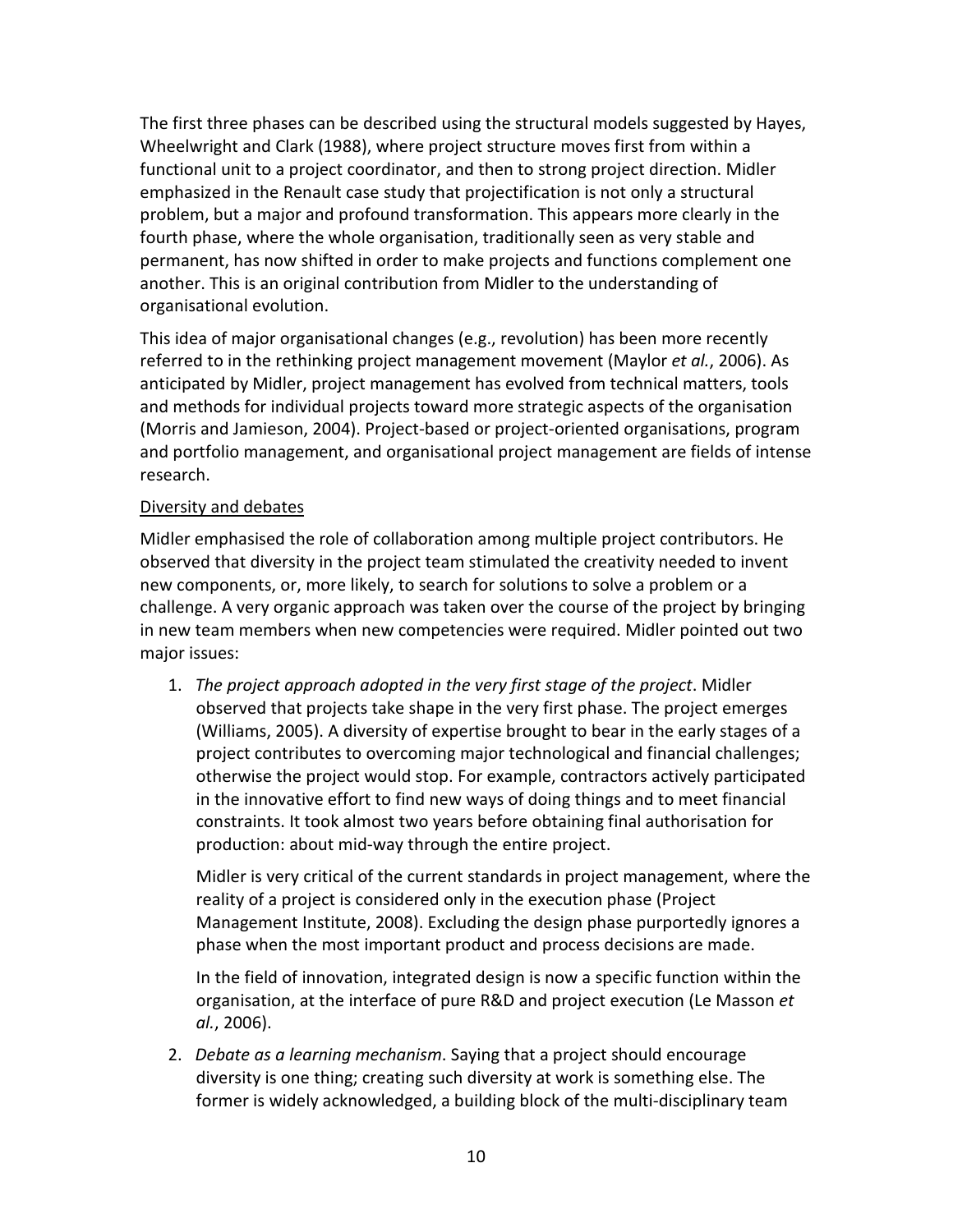(Kerzner, 2006; Project Management Institute, 2008) and the basis for the matrix structure of project-oriented organisations (Hobday, 2000; Larson, 2004). The latter, however, is associated with tension and conflict management, which are often considered undesirable. For Midler, debates between a diversity of broad points of view are an essential ingredient for creativity and innovation. Indeed, divergent opinions are welcome. Arguments must occur so that the entire team understands and decision can be made to accommodate a wide range of possibilities. This creates opportunity for learning about the problem at hand and to obtain information before a decision is made.

In the spirit of Midler, this is done through a *project set (plateau)* where project participants are present in the same physical location. The project set is a place in which the project team can create its own identity.

What Midler suggested regarding diversity may be reflected in the recent collaborative approach in stakeholder theory, moving away from the very instrumental stakeholder management traditionally found in the project management literature.

One could say that the art of debating is a French philosophical trait. However, the current trend in management is to show openness toward pluralism and diversity (e.g., Chen and Miller, 2010). Midler was a visionary and an instigator of this approach in the innovation management field.

### Learning in a projectified organisation

For Midler, creative organisations build on collective learning. This phenomenon is a major challenge for projectified organisations. Indeed, knowledge creation happens intensively as projects unfold. Traditionally, part of a functional unit's mission was to act as the memory and depository of overall knowledge for its specific function. In projectified organisations, functions face fairly dispersed project knowledge. The initial challenge was how to reintegrate project knowledge back into functions. More importantly, knowledge developed through projects breaks with the traditional visionary role of developing new knowledge for projects to be carried out in 10 or 15 years; herein lies the second challenge.

Midler's approach also was disseminated through networking, or more precisely, through what are today called "communities of practice." Communities of practice are "groups of people informally bound together by shared expertise and passion for a joined enterprise" (Wenger and Snyder, 2000, p. 139). Since the publication in the *Harvard Business Review* on the subject (Wenger and Snyder, 2000), communities of practice exist in a variety of contexts, within and across organisations (e.g., pmi.org). The initial idea by Lave and Wenger (1991) was far from the managerial tool implemented in organisations today (Duguid, 2008). Midler addressed the challenge of knowledge in transforming an organisation such as Renault into a creative and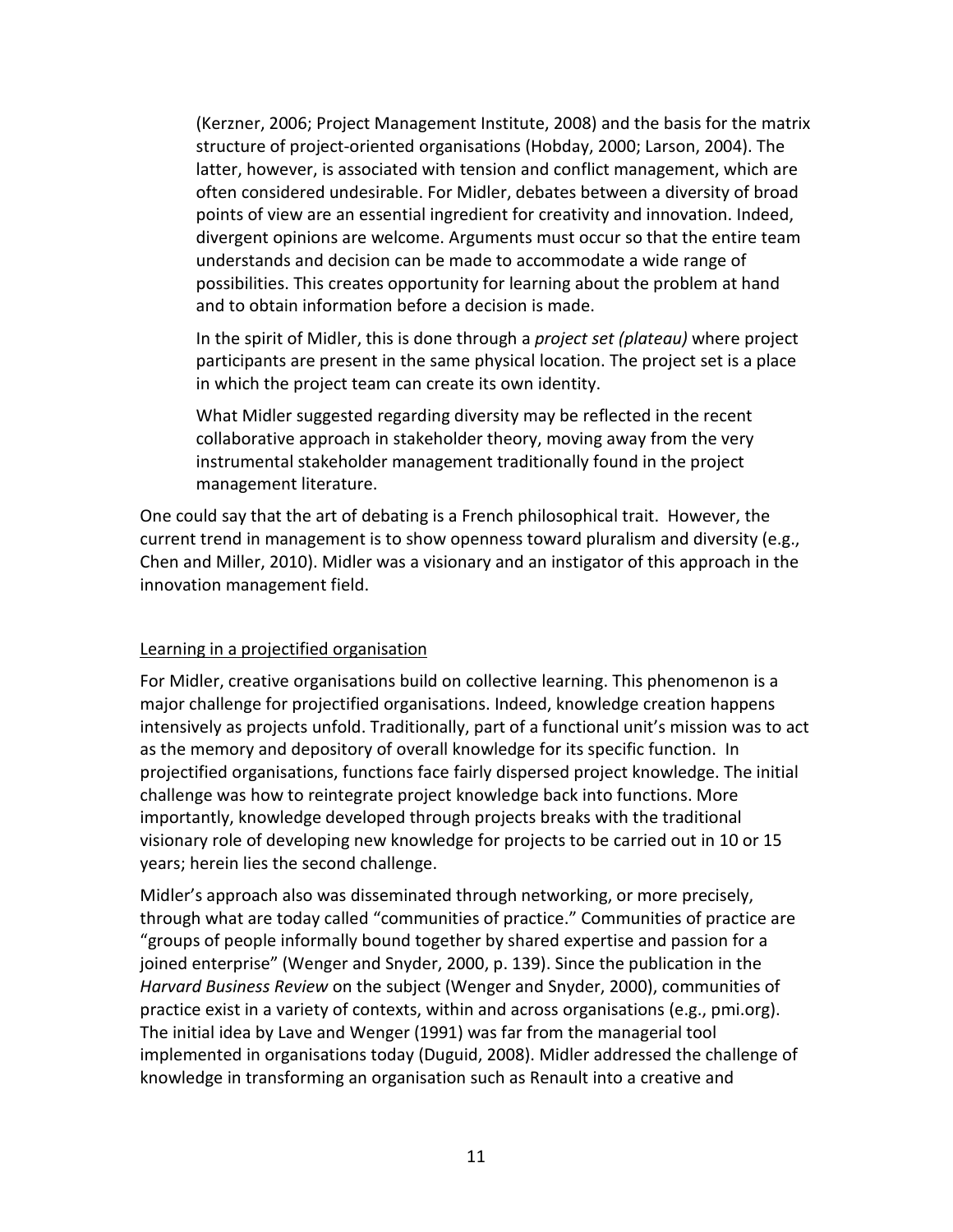innovative company based on a very close interpretation of Lave and Wenger's (1991) early definition of the concept.

At Renault, there was a belief that "project management is not a package that can be bought from the shelf" (Midler, 1993, p. 114). On the contrary: "knowledge must be collective so a common and coherent project culture can emerge" (Midler, 1993, p.114). Abundant project management training programs existed at that time, but they focused on planning tools and techniques for individuals. While necessary, such tools are not enough to generate collective creation and knowledge sharing. From this point of view, Renault tested new approaches to knowledge management.

Internally, there were two complementary approaches to collective creation and knowledge sharing. First of all, experts were assigned to projects temporarily, for the duration of a project. They would then return to their functional unit. This creates a double loop in the knowledge movement: from the project to the unit, and, conversely, from the unit to the experts. Overall, knowledge circulates within the organisation. Second, clubs were formed (communities of practice in today's vocabulary), bringing together informal groups people involved in different projects and from different levels, units, and fields of expertise, to explore problems, share effective solutions, and formalize shared know-how groups.

Based upon these mechanisms, learning can be collective.

# Midler's school and the Club de Montréal

The book surely plays a role in Midler's influence within the French-speaking and European project management community. But his other channels of communication also deserve mention. Indeed, Midler's work has had a major impact in research on project management, most notably in France (strangely *L'auto qui n'existait pas* is translated into Spanish, Portuguese and Polish… but not into English). Although we have deliberately emphasized Midler's research work, he is also an active professor. To date, he has directed 17 doctoral students, 11 of whom have a professorship at universities, and, in turn, who continue to work in connection with Midler's work. This led him to explore new themes connected to this first study, in particular:

- 1. To deepen an understanding of the automotive industry's evolution. Here, we can cite Garel's research (Garel & Midler, 2001) on co-development and the functioning of the project platform (1994); Kesseler (1998) and Fourcade (2004), on the evolution of automotive supplier's strategy; and Neffa, on globalization through projects (Midler & al., 2002);
- 2. To study the spread of project management and its consequences in other sectors, such as the chemical industry (Charue, 1997; Gastaldi & Midler, 2005), construction (Ben Mahmoud-Jouini, 1998) and steel industry (Lenfle, 2001).
- 3. To analyse, beyond project development, innovative processes in different settings, including, as always, the automotive industry (Lenfle and Midler, 2009;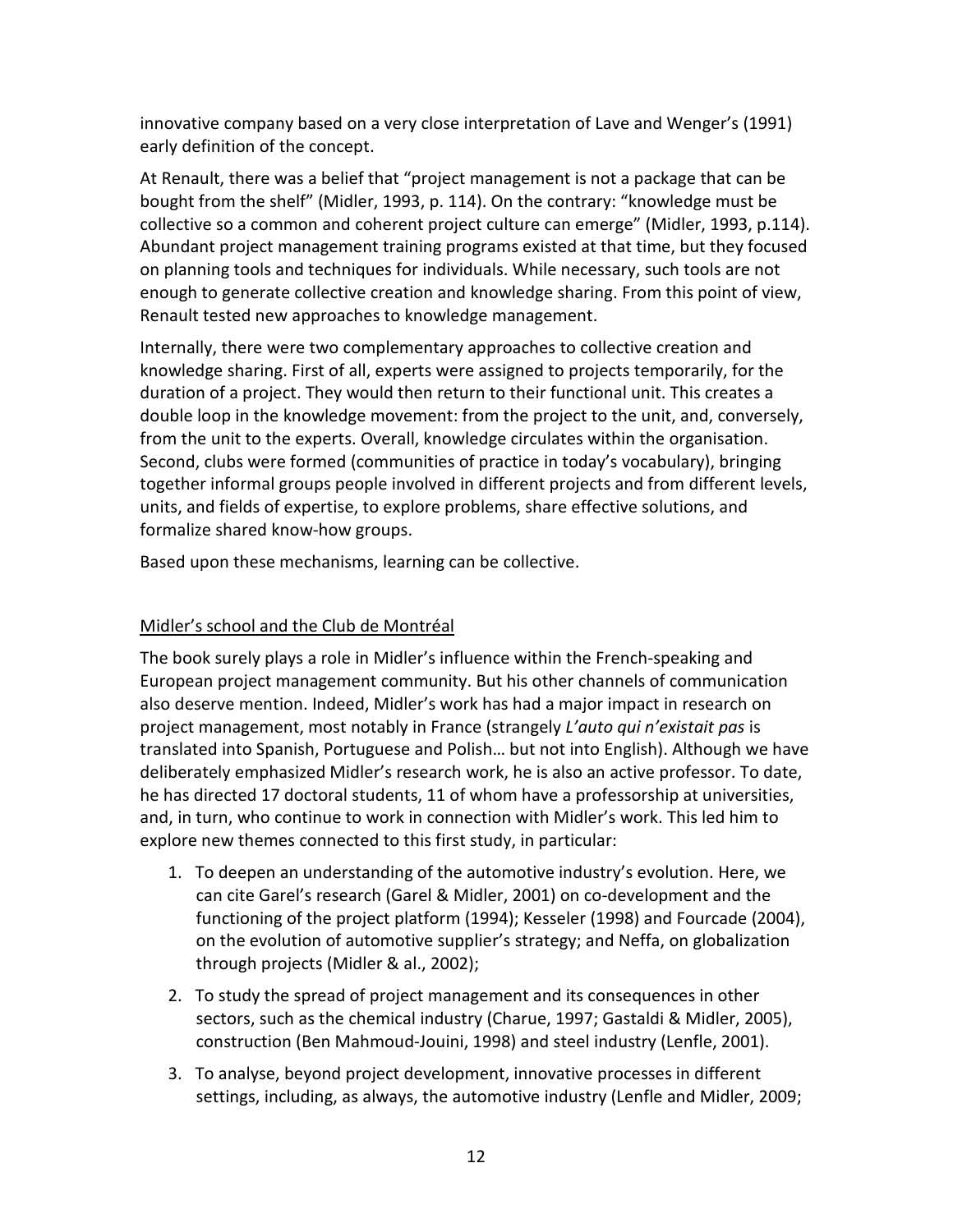Maniak and Midler, 2008). This shift from project to innovation management led Midler to create the Innovation Management Chair at the École Polytechnique in 2005 and the associated teaching program (Master's degree in Project, Innovation and Design), which allows him to explore innovation management in a variety of contexts (Midler & al, 2012) Thus, Midler is now involved in numerous studies on innovation in the automotive industry, most notably:

- a. an international research comparison on advanced engineering and innovative practices (Beaume *et al.*, 2009, Midler & al. forthcoming 2012)
- b. the analysis on the development of electric vehicle (Beaume and Midler, 2010;).
- c. an in-depth, Twingo-style, analysis of a typical, and very successful, disruptive innovation developed by Renault : the low-cost Logan vehicle (Jullien & al, forthcoming).

These activities led Midler to publish several research books on project management (Giard and Midler, 1993, Lundin and Midler, 1998, Garel *et al.*, 2004), which demonstrates his impact on the field.

In each case, Midler followed his preferred methodological approach: working with firms on practical industrial problems. This led to his very active involvement in the creation of the famous *Club de Montréal* (with Canadian colleague, C. Navarre). The club's name seems related to the fact it gathered together experts from North America and Europe, and the most convenient place to meet seemed to be in Montreal. It comprised a network of about 20 people, including managers of major projects and researchers. All together they represented several industrial sectors: automobile, aviation, construction, information systems and industrial equipment, to name but a few. They were able to share their experiences, learn from each other and devise a common understanding of the fundamental components of project management. Their method was to learn from real case studies that focused on success factors and to analyse what did not work.

Le *Club de Montréal* is not active anymore. But its remnants remain to be developed. The current trend toward a practical research approach is based precisely on close the proximity of researchers and the business actors.

### **Limitations and avenues for future research**

In 1993, Midler coined the term "projectification," an amalgam of project and organisational transformation. For Midler, projectification has been leverage for innovation management. Quite recently, the concept of projectification resurfaced in the Rethinking Project Management Network (Maylor, 2006). Otherwise, it has been absent from any major theoretical foundation in the fields of project management or management in general. Other than the fact that it was written in French, one reason for this might be that projectification deals with organisational transformation, not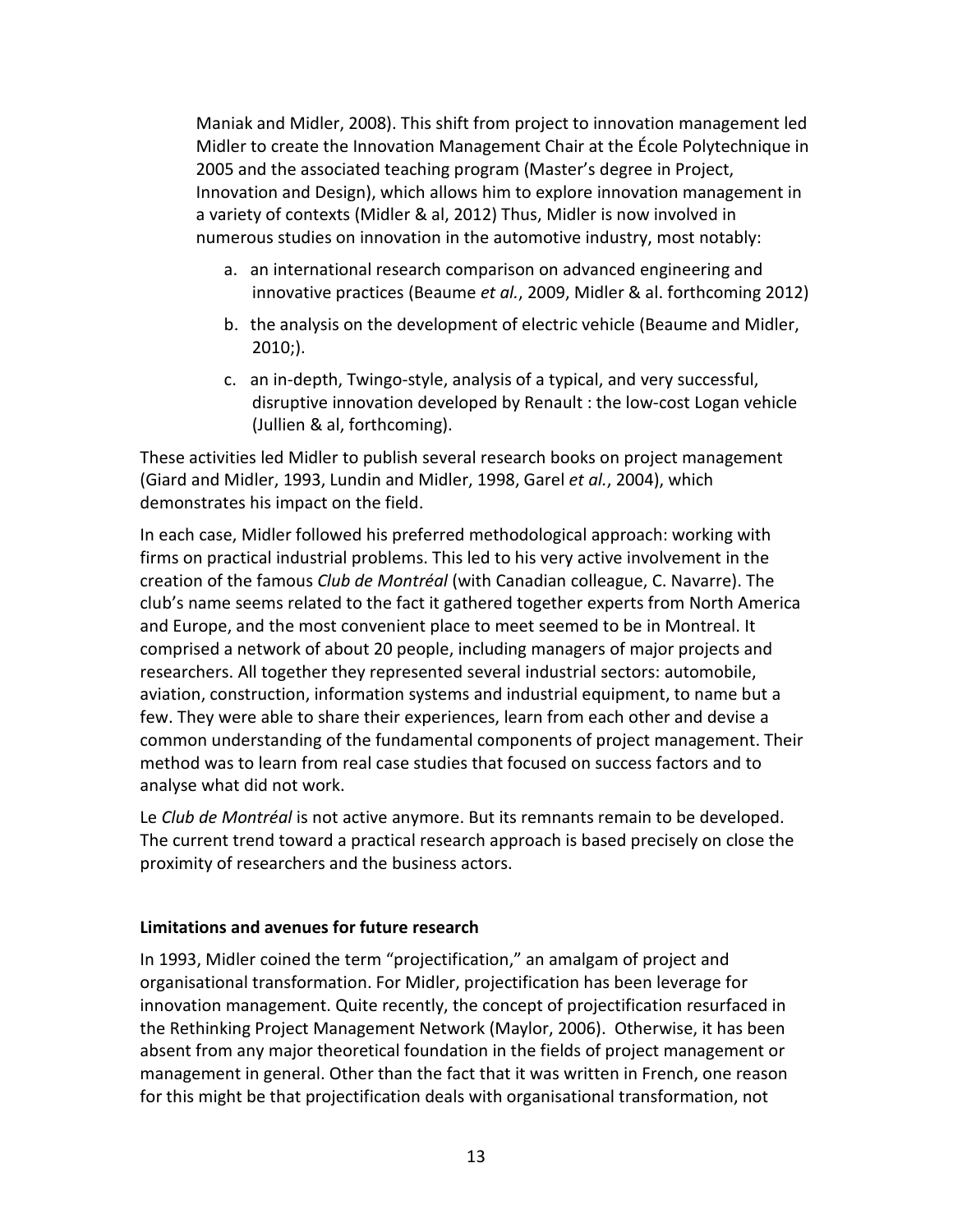exclusively structures or project management processes. This raises three issues. The first concerns the multiple dimensions of projectification and the potential difficulties of building on it when exploring one aspect at the time. Maylor et al. (2006) have identified 12 issues for projectification. The second issue refers to capturing the essence of such organisational change, considered not as the outcome of a specific project, but rather as an intrinsic change in the way projects are implemented. Most research undertaken at the organisational level (such as governance, programme, portfolio, project management office, etc.) rarely addresses organisational change in implementing such project management processes. Thirdly, important methodological questions arise when investigating organisational transformations. The research process requires in-depth longitudinal field research which is always a long and uncertain process, an infrequent occurrence in the PM research community.

These limitations open the door to future research. Midler clearly situated the economic and competitive context in which the automotive industry existed in 1989. Today's challenges seem to be exacerbated by a period of crisis. The story continues to develop. The first opportunity for research should involve understanding the global organisation of project management and organisational transformation. Since 1994, project management research has shifted its focus from project management alone to include the whole project organisation. With the major challenges facing organisations in terms of programme and portfolio management, project management offices, etc., it is understandable that researchers focus on these specific subjects. However, a need exists to reunify the organisation, and avoid possible fragmentation in the project management research field (Söderlund, 2010). This could be accomplished by following Maylor et al. (2006) who suggested programmification as a complementary concept to projectification.

With *L'auto qui n'existait pas*, Midler told a story. Very early on, he embarked on a journey of project management study. A practice-based approach is by definition contextual (Golsorkhi et al., 2010). Generalisation of the results is not at stake. Practitioners are likely to be reflexive and make sense within their own context. This practical trend seems firmly anchored in today's project management field (Cicmil et al., 2009; Hällgren and Maaninen-Olsson, 2009). This must be intensively pursued in addition to more theorisation from these studies.

In conclusion, this paper follows a trend launched in 2011 by the European Management Review (Gambardella and Zollo, 2011) to give access to knowledge produced in local languages. However, more than a question of language, it also concerns diversity and innovation in management knowledge (Van de Ven, 2011). In this paper we have offered a contribution to this trend that we expect could enrich the current debates in project management field.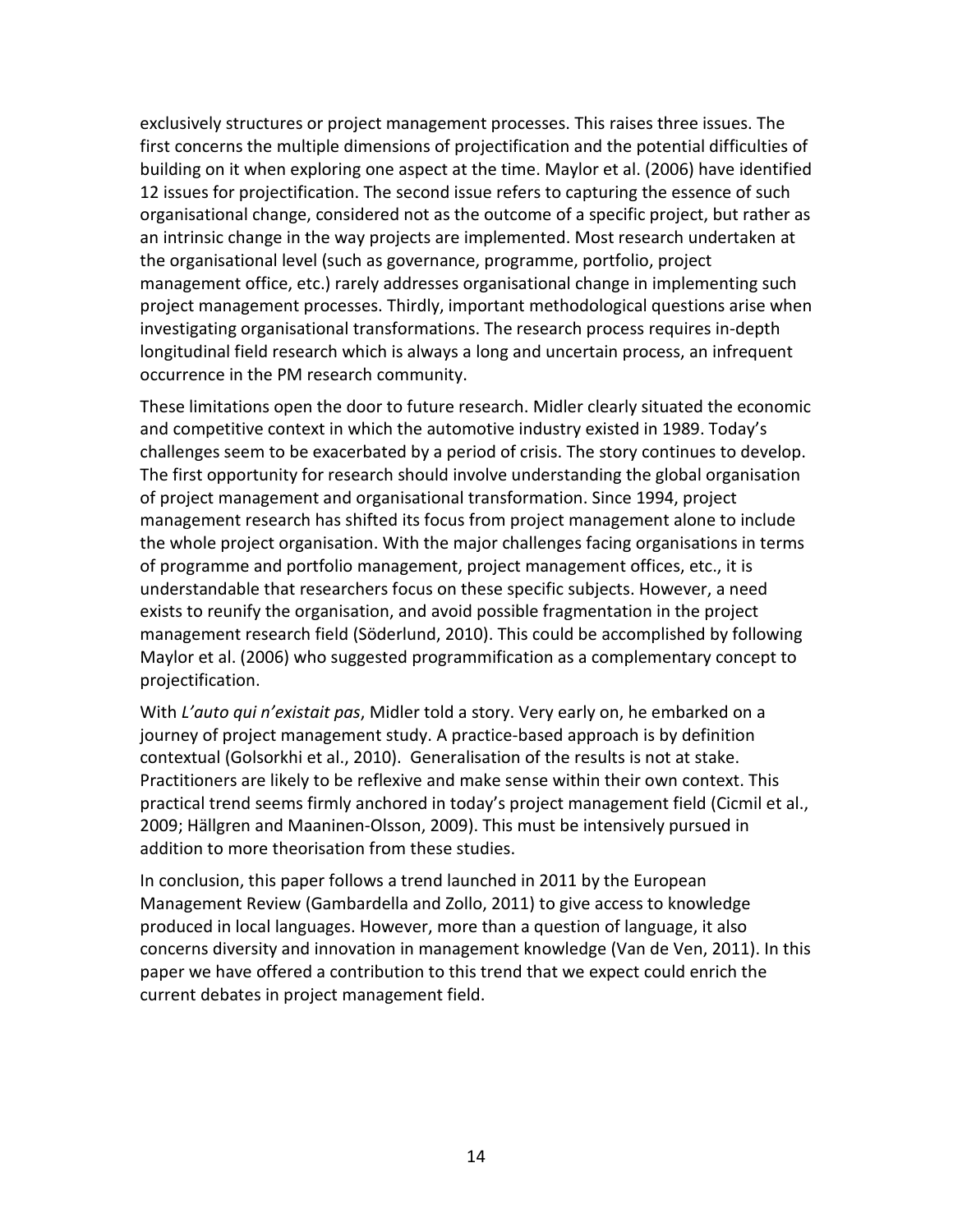# **References**

Adler, N., Shani, A. B. R. and Styhre, A. (Eds.) (2004), *Collaborative Research in Organizations: Foundations for Learning, Change and Theoretical Development,* Sage Publications, Thousand Oaks.

Artto, K., Kujala, J., Dietrich, P. and Martinsuo, M. (2008), "What is project strategy?", *International Journal of Project Management,* Vol. 26 No. 1, pp. 4-12.

Aubry, M., Richer, M.-C., Lavoie-Tremblay, M. and Cyr, G. (2011), "Pluralism in PMO performance: The case of a PMO dedicated to a major organizational transformation", *Project Management Journal,* Vol. 42 No. 6, pp. 60-77.

Beaume, R., Maniak, R. and Midler, C. (2009), "Crossing innovation and product projects management: A comparative analysis in the automotive industry", *International Journal of Project Management,* Vol. 27 No. 2, pp. 166-174.

Beaume, R. and Midler, C. (2010), "Project-based Learning Patterns for Dominant Design Renewal: The Case of Electric Vehicle", *International Journal of Project Management,* Vol. 28.

Ben Mahmoud-Jouini, S. (1998), "Stratégies d'offres innovantes et dynamiques des processus de conception : Le cas des entreprises générales de bâtiment françaises", *Thèse de sciences de gestion.* Université Paris IX - Dauphine.

Berry, M. (1995), "Research and the Practice of Management: A French View", *Organization Science,* Vol. 6 No. 1, pp. 104-116.

Blomquist, T., Hällgren, M., Nilsson, A. and Söderholm, A. (2010), "Project-as-practice: In search of project management research that matters", *Project Management Journal,* Vol. 41 No. 1, pp. 5-16.

Bowen, K., Clark, K. B., Holloway, C. and Wheelwright, S. C. (1994), *The perpetual enterprise machine: seven keys to corporate renewal through successful product and process development,* Oxford University Press, Oxford, UK.

Bredillet, C., Yatim, F. and Ruiz, P. (2010), "Project management deployment: The role of cultural factors", *International Journal of Project Management,* Vol. 28 No. 2, pp. 183-193.

Charue-Duboc, F. (1997), "Maîtrise d'oeuvre, maîtrise d'ouvrage et direction de projet : pour comprendre l'évolution des projets chez Rhône-Poulenc", *Gérer et comprendre,* No. Septembre.

Chen, M.-J. and Miller, D. (2010), "West Meets East: Toward an Ambicultural Approach to Management", *Academy of Management Perspectives,* Vol. 24 No. 4, pp. 17-24.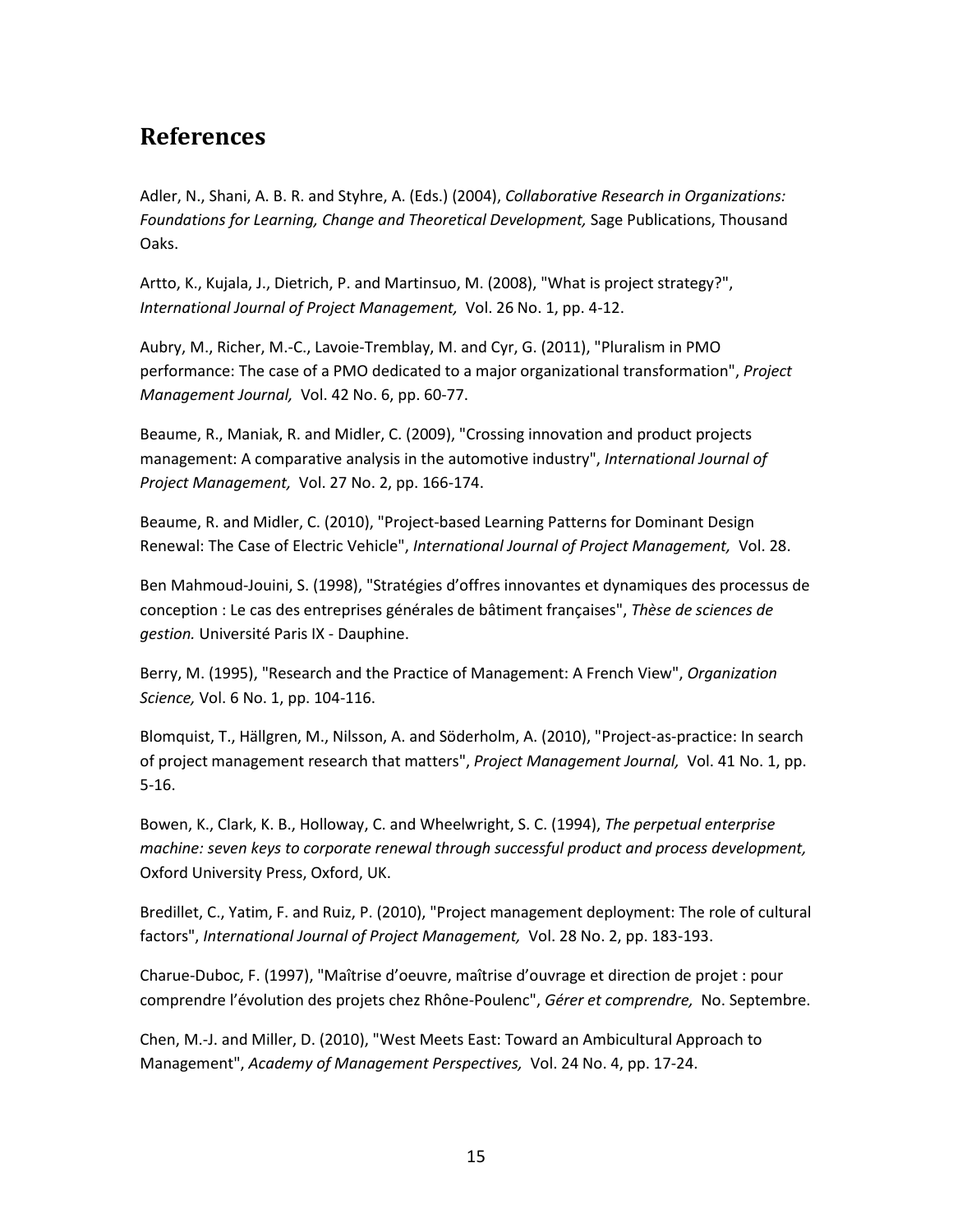Cicmil, S., Cooke-Davies, T. J., Crawford, L. and Richardson, K. (2009), *Exploring the Complexity of Projects: Implications of Complexity Theory for Project Management Practice,* Project Management Institute, Newtown Square, PA.

Clark, K. B. and Fujimoto, T. (1991), *Product development performance strategy, organization, and management in the world auto industry,* Harvard Business School Press, Boston, Mass.

Duguid, P. (2008), "Prologue: Community of Practice Then and Now", in Amin, A. and Roberts, J. (Eds.), *Community, Economic Creativity, and Organization,* Oxford University Press, Oxford, pp. 1-10.

Fourcade, F. (2004), "Les stratégies modulaires des équipementiers automobiles : définition, enjeux, méthodologies de conception et modèles financiers", *CRG, spé. Gestion.* École Polytechnique, Paris.

Gambardella, A. and Zollo, M. (2011), "English Reprints of European "Management Classics" in Native Language", *European Management Review,* Vol. 8 No. 4, pp. 187-187.

Garel, G., Giard, V. and Midler, C. (2004), *Faire de la recherche en management de projet,* Vuibert, Paris.

Garel, G. and Midler, C. (2001), "Front-Loading Problem-Solving in Co-Development: Managing the Contractual, Organizational and Cognitive Dimensions", *Journal of Automotive Technology and Management,* Vol. 3.

Gastaldi, L. and Midler, C. (2005), "Exploration concourante et pilotage de la recherche Une entreprise de spécialités chimiques. (French)", *Current exploration and driving of the research. The case of an enterprise specialised chemical products. (English),* No. 155, pp. 173-189.

Giard, V. and Midler, C. (Eds.) (1993), *Pilotages de projet et entreprises: diversités et convergences,* Economica, Paris.

Golsorkhi, D., Rouleau, L., Seidl, D. and Vaara, E. (2010), "Introduction: What is Strategy as Practice?", in Golsorkhi, D., Rouleau, L., Seidl, D. and Vaara, E. (Eds.), *Strategy as practice,*  Cambridge University Press, Cambridge, UK, pp. 1-20.

Hällgren, M. and Maaninen-Olsson, E. (2009), "Deviations and the breakdown of project management principles", *International Journal of Managing Projects in Business,* Vol. 2 No. 1, pp. 53-69.

Hällgren, M. and Wilson, T. L. (2011), "Opportunities for learning from crises in projects", *International Journal of Managing Projects in Business,* Vol. 4 No. 2, pp. 196.

Hayes, R. H., Wheelwright, S. C. and Clark, K. B. (1988), *Dynamic manufacturing creating the learning organization,* The Free Press, New York.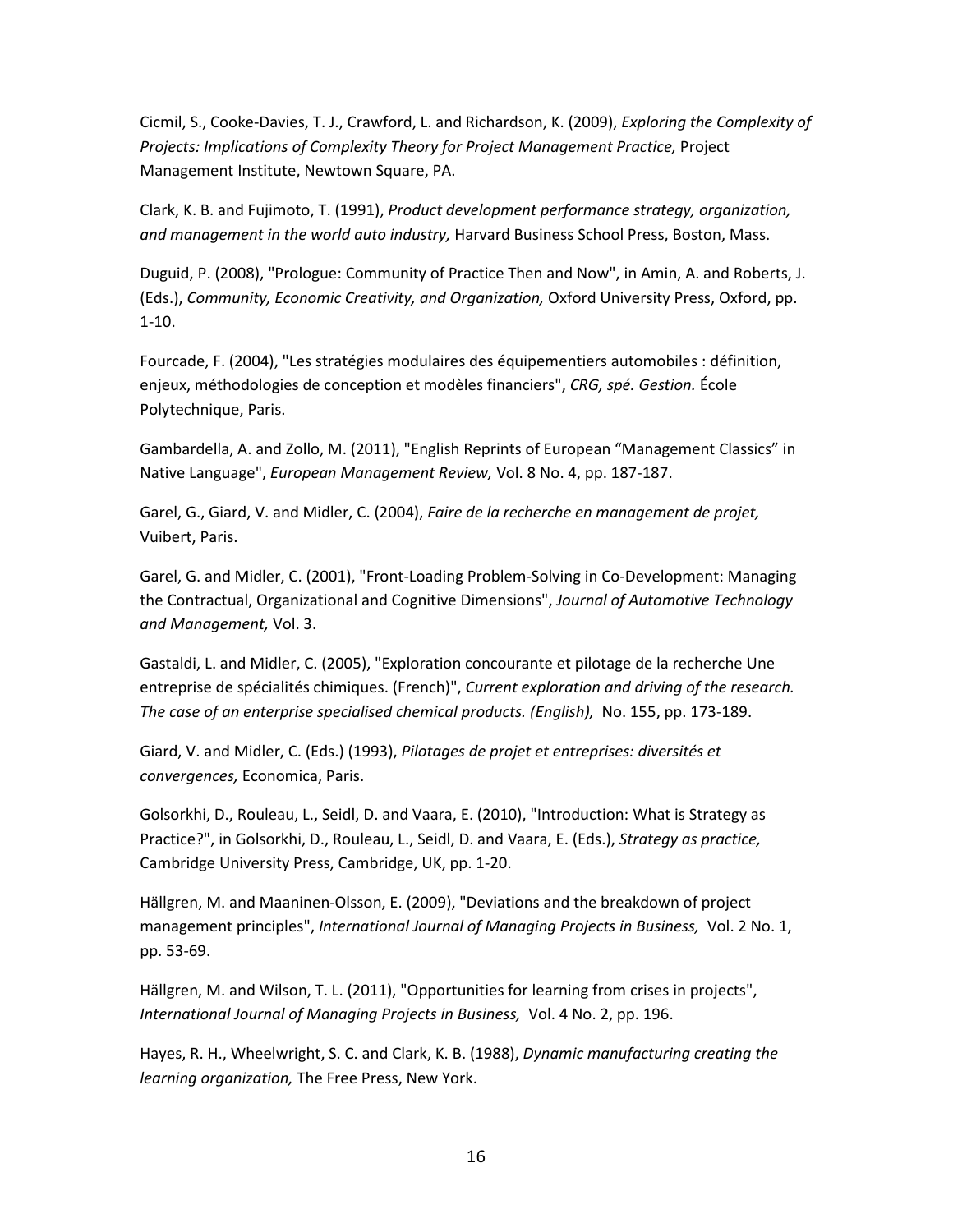Hobday, M. (2000), "The Project-Based Organisation: An Ideal Form for Managing Complex Products and Systems?", *Research Policy,* Vol. 29 No. 7-8, pp. 871-893.

Huemann, M. (2010), "Considering Human Resource Management when developing a projectoriented company: Case study of a telecommunication company", *International Journal of Project Management,* Vol. 28 No. 4, pp. 361-369.

Jullien, B., Yannick, L. and Midler, C. (Forthcoming), *L'épopée Logan,* Dunod, Paris.

Kerzner, H. (2006), *Project Management: A System Approach to Planning, Scheduling, and Controlling,* John Wiley & Sons, Hoboken, NJ.

Kesseler, A. (1998), *The creative supplier,* École polythechnique, Paris.

Larson, E. (2004), "Project Management Structures", in Morris, P. W. G. and Pinto, J. K. (Eds.), *The Wiley Guide to Managing Projects,* John Wiley & Sons, Inc., Hoboken, New Jersey, pp. 48-66.

Lave, J. and Wenger, E. (1991), *Situated learning: Legitimate peripheral participation,* Cambridge University Press, New York.

Le Masson, P., Weil, B. and Hatchuel, A. (2006), *Les processus d'innovation: conception innovante et croissance des entreprises,* Lavoisier, Paris.

Lenfle, S. (2001), "Compétition par l'innovation et organisation de la conception dans les industries amont : le cas d'Usinor". Université de Marne-la-Vallée.

Lenfle, S. and Midler, C. (2009), "The Launch of Innovative Product-Related Services: Lessons from automotive telematics", *Research Policy,* Vol. 38 No. 1, pp. 156-169.

Lundin, R. A. and Midler, C. (1998), *Projects as Arenas for Renewal and Learning Processes,* Kluwer Academic Publishers, Boston.

Lundin, R. A. and Söderholm, A. (1995), "A theory of the temporary organization", *Scandinavian Journal of Management,* Vol. 11 No. 4, pp. 437-455.

Maniak, R. and Midler, C. (2008), "Shifting from co-development process to co-innovation", *International journal of automotive and technology management,* Vol. 8 No. 4, pp. 449-468.

Maylor, H. (2006), "Special Issue on rethinking project management (EPSRC network 2004- 2006)", *International Journal of Project Management,* Vol. 24 No. 8, pp. 635-637.

Maylor, H., Brady, T., Cooke-Davies, T. and Hodgson, D. (2006), "From projectification to programmification", *International Journal of Project Management,* Vol. 24 No. 8, pp. 663-674.

Merriam-Webster, I. (2007), *Merriam-Webster's Collegiate Dictionary,* Merriam-Webster, Springfields (MA).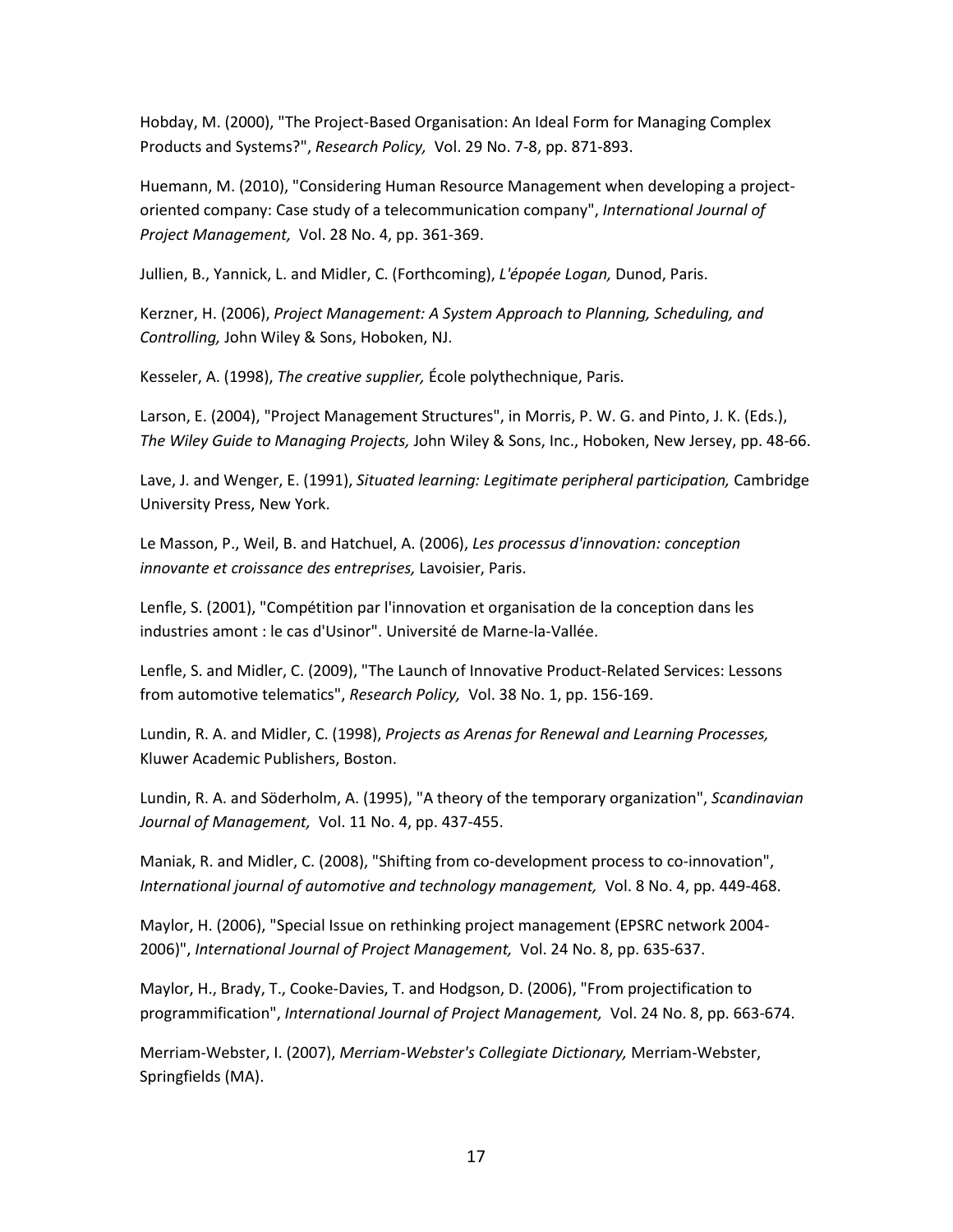Midler, C. (1988), "De l'automatisation à la modernisation. Les transformations dans l'industrie automobile : une expérience novatrice chez Renault.", *Gérer et comprendre,* Vol. 13 No. Décembre, pp. 4-16.

Midler, C. (1989), "De l'automatisation à la modernisation: vers de nouvelles pratiques de gestion des projets industriels dans l'automobile", *Gérer et comprendre,* Vol. 14 No. Mars.

Midler, C. (1991), " L'apprentissage de la gestion par projet dans l'industrie automobile", *Les Annales des Mines, série Réalités Industrielles,* No. n° Spécial sur l'Industrie Automobile.

Midler, C. (1980), "L'organisation du travail et ses déterminants ; enjeux économiques et organisationnels des réformes de restructuration des tâches dans le montage automobile", *Thèse de Gestion.* Université Paris I Panthéon Sorbonne.

Midler, C. (1993), *L'auto qui n'existait pas,* InterÉditions, Paris.

Midler, C. (1995), ""Projectification" of the Firm: The Renault Case", *Scandinavian Journal of Management,* Vol. 11 No. 4, pp. 363-375.

Midler, C. (2004), *L'auto qui n'existait pas : Management des projets et transformation de l'entreprise,* Dunod, Paris.

Midler, C., Ben Mahmoud-Jouini, S. and Maniak, R. (2012), *Manager l'Innovation de rupture, nouveaux enjeux et nouvelles pratiques,* Éditions de l'École polythechnique, Palaiseau.

Midler, C., Maniak, R. and Beaume, R. (2012), *Réenchanter l'industrie par l'innovation; Stratégie et management de l'innovation dans les entreprises automobiles,* Dunod, Paris.

Midler, C., Monnet, J. and Neffa, P. (2002), "Globalizing the firm through projects: The Case of Renault", *International journal of automotive and technology management,* Vol. 2 No. 1, pp. 24- 45.

Morris, P. W. G. and Geraldi, J. (2011), "Managing the institutional context for projects", *Project Management Journal,* Vol. 42 No. 6, pp. 20-32.

Morris, P. W. G. and Jamieson, A. (2004), *Translating Corporate Strategy into Project Strategy,* Project Management Institute, Newtown Square, PA.

Office of Government Commerce (2005), *Managing Successful Projects with PRINCE2,* The Stationary Office [TSO], London, UK.

Project Management Institute (2008), *A guide to the Project Management Body of Knowledge,* Project Management Institute, Newtown Square, PA.

Söderlund, J. (2010), "Pluralism in Project Management: Navigating the Crossroads of Specialization and Fragmentation", *International Journal of Management Reviews*, pp. no-no.